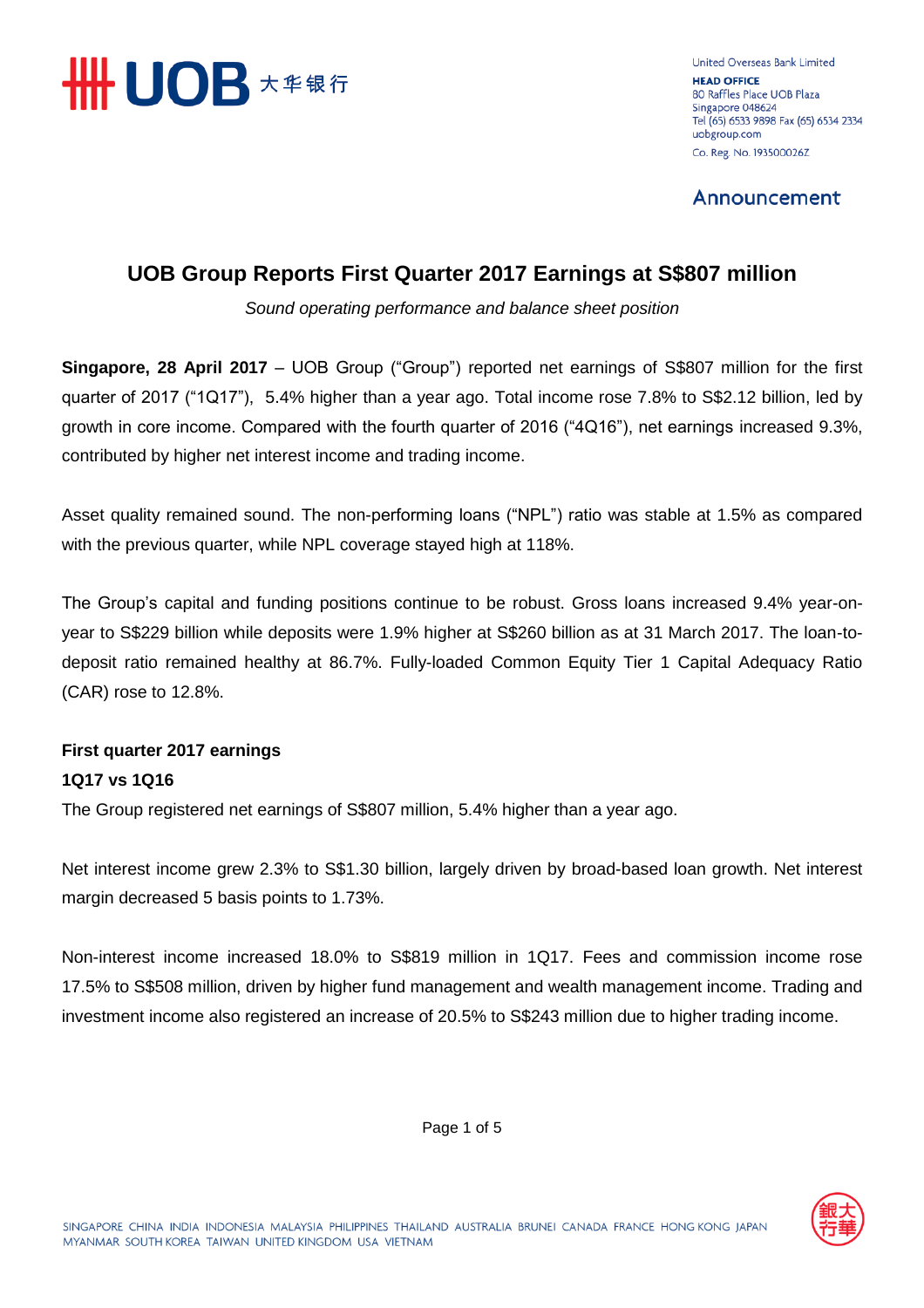

Total expenses of S\$957 million were 7% higher than a year ago, driven by higher base salaries and an increase in revenue-related expenses. The expense-to-income ratio was stable at 45.1%.

Total allowances for loans and other assets at S\$186 million were 59% higher compared with a year ago. This was due to a release of general allowances that were no longer required on other assets relating to debt securities in 1Q16. Specific allowance on loans amounted to S\$277 million, largely from the oil and gas and shipping industries. Combined with a release in the general allowance, total credit costs on loans were maintained at 32 basis points. The Group's general allowance remained strong at S\$2.6 billion and the ratio of general allowance to gross loans stood at 1.1% as at 31 March 2017.

Contribution from associated companies was S\$34 million in 1Q17, as compared with a loss a year ago from investment losses in an associated company.

#### **1Q17 versus 4Q16**

Compared with 4Q16, the Group's net earnings grew 9.3% to S\$807 million.

Net interest income increased 2.2% to S\$1.30 billion, driven by loan volume growth and an improvement in net interest margin from 1.69% to 1.73%.

Non-interest income rose 8.8% to S\$819 million. Trading and investment income grew 43.7% to S\$243 million. This was partially offset by lower fees and commission income, which declined 4.2% to S\$508 million from loan-related and credit card fees.

Total expenses were flat at S\$957 million as the Group remained disciplined in its cost management initiatives.

Total allowances increased 42.8% to S\$186 million compared with last quarter. This was due to a release of general allowances that were no longer required on other assets including debt securities in 4Q16. Specific allowance on loans decreased S\$151 million to S\$277 million driven by a drop in allowance from exposures in the oil and gas and shipping industries this quarter.

Page 2 of 5

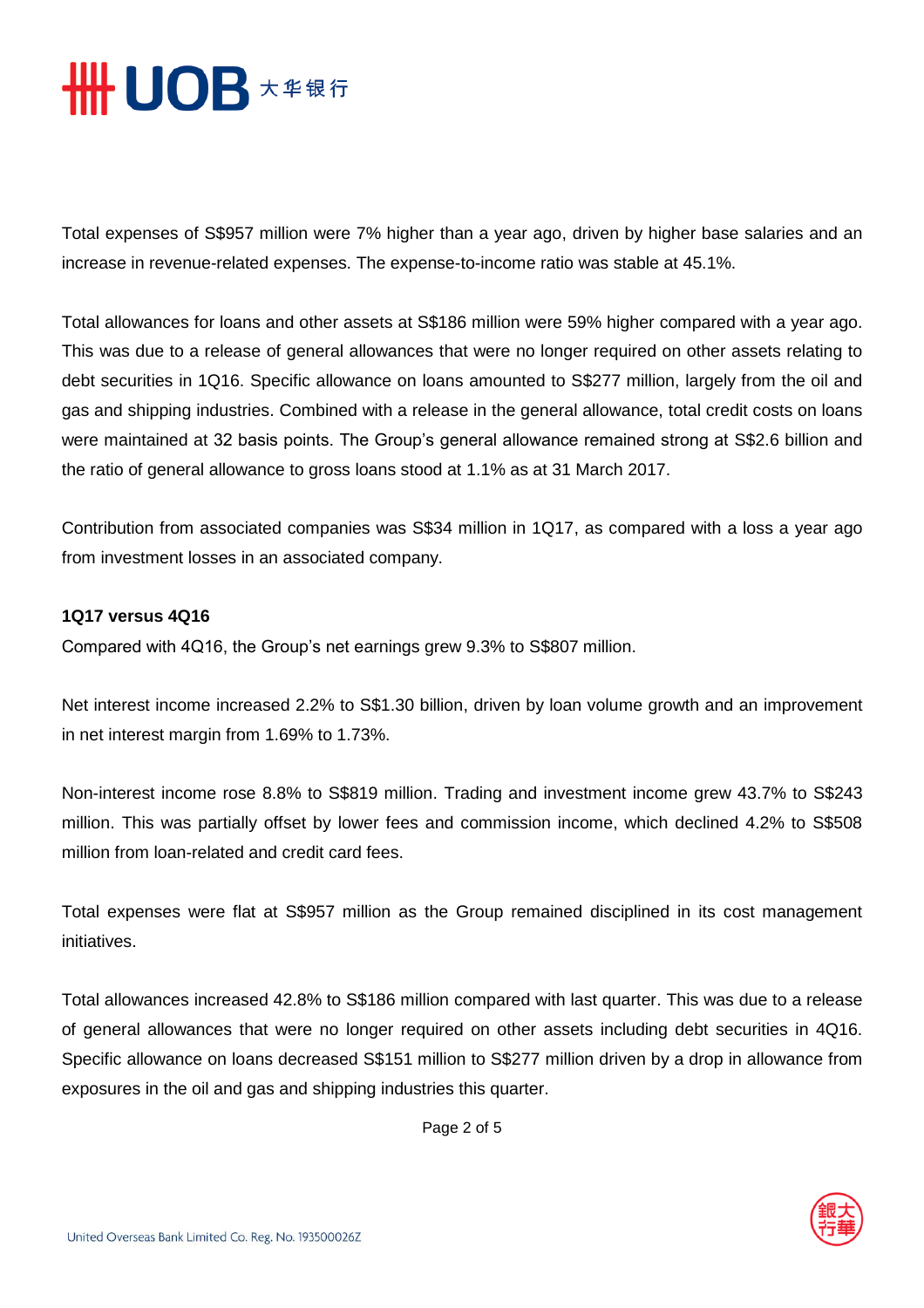

Associated companies contributed a profit of S\$34 million as compared with a loss in 4Q16.

#### **Strong balance sheet and capital position**

The Group maintains a strong funding position. The loan-to-deposit ratio remained healthy at 86.7%. Gross loans amounted to S\$229 billion at the end of the quarter, an increase of 9.4% year-on-year and 1.5% compared with the previous quarter. Customer deposits increased 1.9% from a year ago and 1.7% quarter-on-quarter to S\$260 billion as at 31 March 2017, mainly from growth in the Singapore dollar deposits.

Leveraging conducive market conditions, the Group issued S\$2.2 billion in debt and capital securities to diversify its funding mix and with the intention to refinance debts that are due for redemption this year.

The average Singapore dollar and all-currency liquidity coverage ratios during the first quarter were 232% and 154% respectively, well above the corresponding regulatory requirements of 100% and 80%.

NPL ratio was stable at 1.5% as at 31 March 2017. NPL coverage stayed high at 118.1%, or 244.2% after taking collateral into account.

Shareholders' equity increased by 10.2% from a year ago to S\$33.7 billion due to higher retained earnings and strong shareholders' participation in the scrip dividend scheme. Compared with 4Q16, shareholders' equity rose 2.6% mainly due to higher retained earnings. Return on equity declined slightly to 10.0% from 10.2% a year ago.

As at 31 March 2017, the Group's Common Equity Tier 1 and Total CAR remained strong at 13.2% and 17.3% respectively. On a fully-loaded basis, the Common Equity Tier 1 CAR stood at 12.8%. The Group's leverage ratio was 7.6%, well above Basel's minimum requirement of 3%.



Page 3 of 5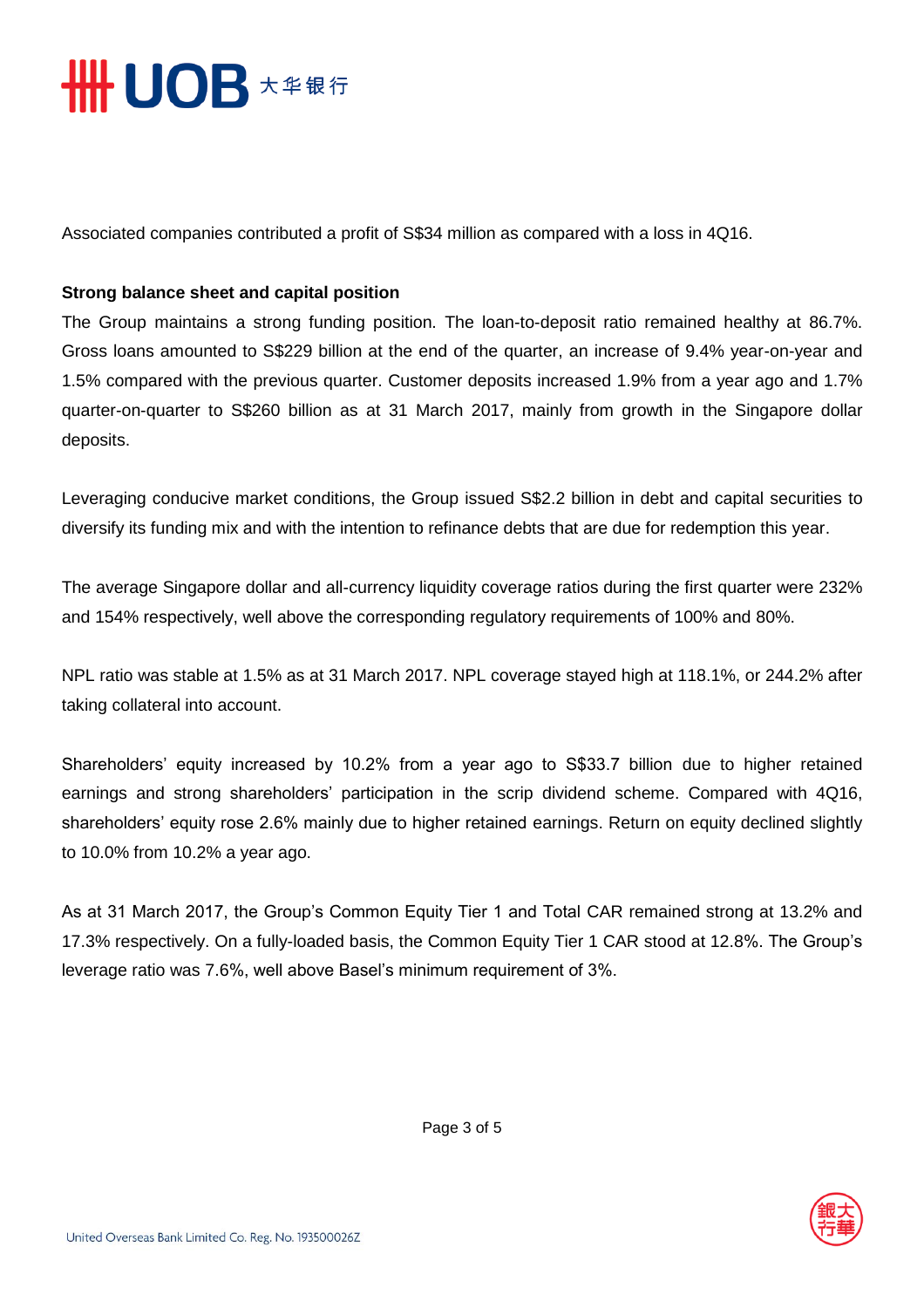# **SHHUOB** ★ <sub>年银行</sub>

#### **CEO's statement**

Mr Wee Ee Cheong, UOB's Deputy Chairman and Chief Executive Officer, said, "We started the year on a bright note with a steady growth trajectory from our core businesses. Against an unpredictable and volatile macro backdrop, we have maintained a resilient portfolio and strong balance sheet. Our recent successful issuances of covered bonds, senior bonds and subordinated notes reflect the confidence investors have in us. In February, UOB was the first Asian issuer to print dual-currency covered bonds, which were well-subscribed."

"We remain disciplined in pacing our growth, tapping the increasing connectivity and affluence in the region through targeted investments to build a sustainable franchise. The recently announced preliminary approval to establish a subsidiary bank in Vietnam will further strengthen our ability to participate in the growing intra-regional flows and to serve our customers' needs more comprehensively."

– Ends –

#### **About United Overseas Bank**

United Overseas Bank Limited (UOB) is a leading bank in Asia with a global network of more than 500 offices in 19 countries and territories in Asia Pacific, Europe and North America. Since its incorporation in 1935, UOB has grown organically and through a series of strategic acquisitions. UOB is rated among the world's top banks: Aa1 by Moody's and AA- by Standard & Poor's and Fitch Ratings respectively.

In Asia, UOB operates through its head office in Singapore and banking subsidiaries in China, Indonesia, Malaysia and Thailand, as well as branches and representative offices.

UOB plays an active role in the community, focusing on art, children and education. It has, over more than three decades, held the longest-running art competition in Singapore, the UOB Painting of the Year, which has since been extended across Southeast Asia. In recognition of its contributions to the arts, UOB was conferred the Singapore National Arts Council's Distinguished Patron of the Arts Award for the thirteen consecutive year in 2017. UOB also encourages its employees across the region to be involved in its regular volunteer activities. This includes the annual UOB Heartbeat Run which is held in China, Indonesia, Malaysia, Singapore and Thailand.